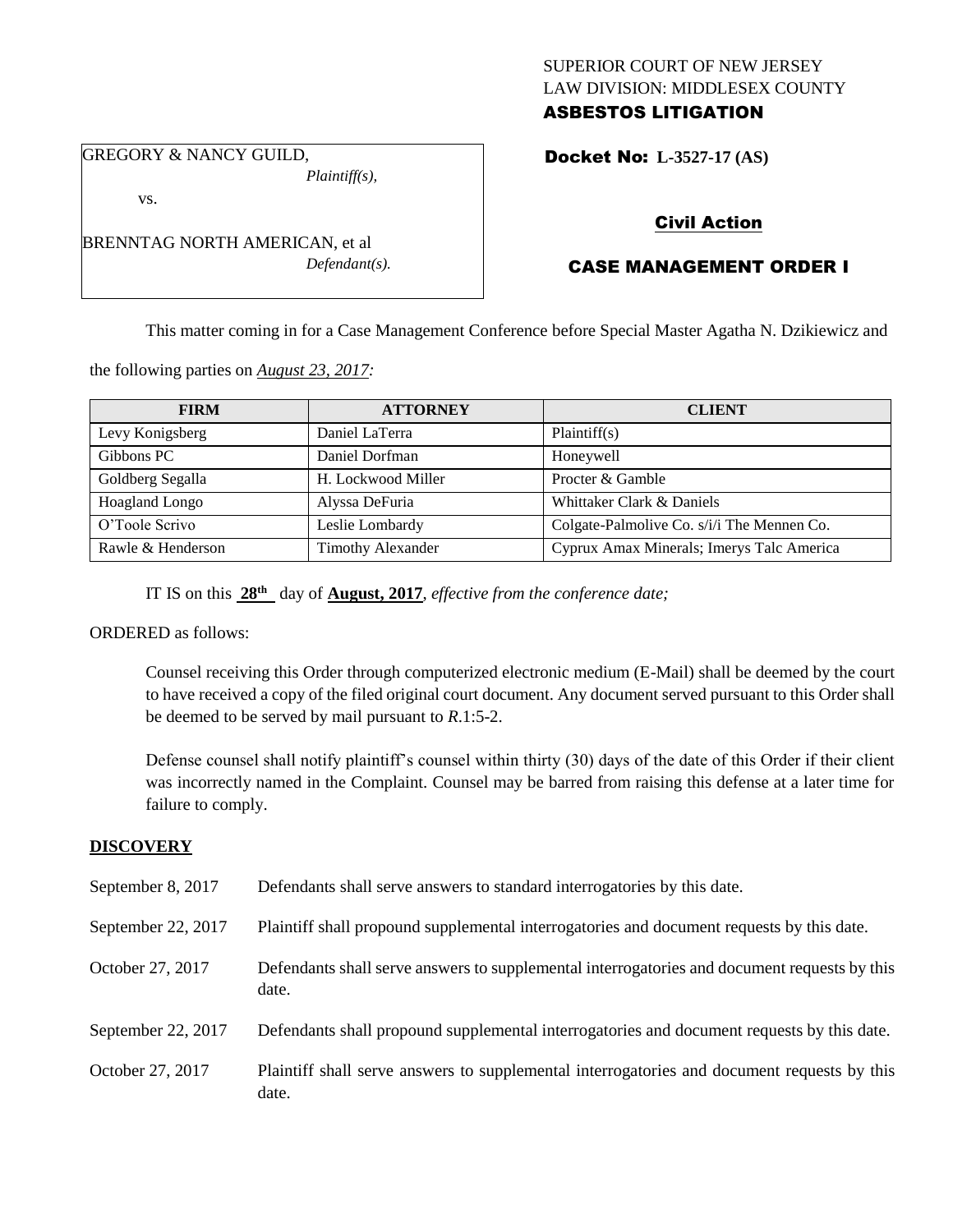- December 29, 2017 Fact discovery, including depositions, shall be completed by this date. Plaintiff's counsel shall contact the Special Master within one week of this deadline if all fact discovery is not completed.
- December 29, 2017 Depositions of corporate representatives shall be completed by this date.

### **EARLY SETTLEMENT**

March 23, 2018 Settlement demands shall be served on all counsel and the Special Master by this date.

### **SUMMARY JUDGMENT MOTION PRACTICE**

- February 2, 2018 Plaintiff's counsel shall advise, in writing, of intent not to oppose motions by this date.
- February 16, 2018 Summary judgment motions shall be filed no later than this date.
- March 16, 2018 Last return date for summary judgment motions.

#### **MEDICAL DEFENSE**

- January 31, 2018 Plaintiff shall serve medical expert reports by this date.
- January 31, 2018 Upon request by defense counsel, plaintiff is to arrange for the transfer of pathology specimens and x-rays, if any, by this date.
- April 6, 2018 Defendants shall identify its medical experts and serve medical reports, if any, by this date. In addition, defendants shall notify plaintiff's counsel (as well as all counsel of record) of a joinder in an expert medical defense by this date.

### **LIABILITY EXPERT REPORTS**

- January 31, 2018 Plaintiff shall identify its liability experts and serve liability expert reports or a certified expert statement by this date or waive any opportunity to rely on liability expert testimony.
- April 6, 2018 Defendants shall identify its liability experts and serve liability expert reports, if any, by this date or waive any opportunity to rely on liability expert testimony.

### **EXPERT DEPOSITIONS**

April 30, 2018 Expert depositions shall be completed by this date. To the extent that plaintiff and defendant generic experts have been deposed before, the parties seeking that deposition in this case must file an application before the Special Master and demonstrate the necessity for that deposition. To the extent possible, documents requested in a deposition notice directed to an expert shall be produced three days in advance of the expert deposition. The expert shall not be required to produce documents that are readily accessible in the public domain.

#### **PRE-TRIAL AND TRIAL**

April 18, 2018 @ 10:00am Settlement conference. All defense counsel shall appear with authority to negotiate settlement and have a representative authorized to negotiate settlement available by phone. Any request to be excused from the settlement conference shall be made to the Special Master no later than 4:00pm of the day prior to the conference.

 $\_$  ,  $\_$  ,  $\_$  ,  $\_$  ,  $\_$  ,  $\_$  ,  $\_$  ,  $\_$  ,  $\_$  ,  $\_$  ,  $\_$  ,  $\_$  ,  $\_$  ,  $\_$  ,  $\_$  ,  $\_$  ,  $\_$  ,  $\_$  ,  $\_$  ,  $\_$  ,  $\_$  ,  $\_$  ,  $\_$  ,  $\_$  ,  $\_$  ,  $\_$  ,  $\_$  ,  $\_$  ,  $\_$  ,  $\_$  ,  $\_$  ,  $\_$  ,  $\_$  ,  $\_$  ,  $\_$  ,  $\_$  ,  $\_$  ,